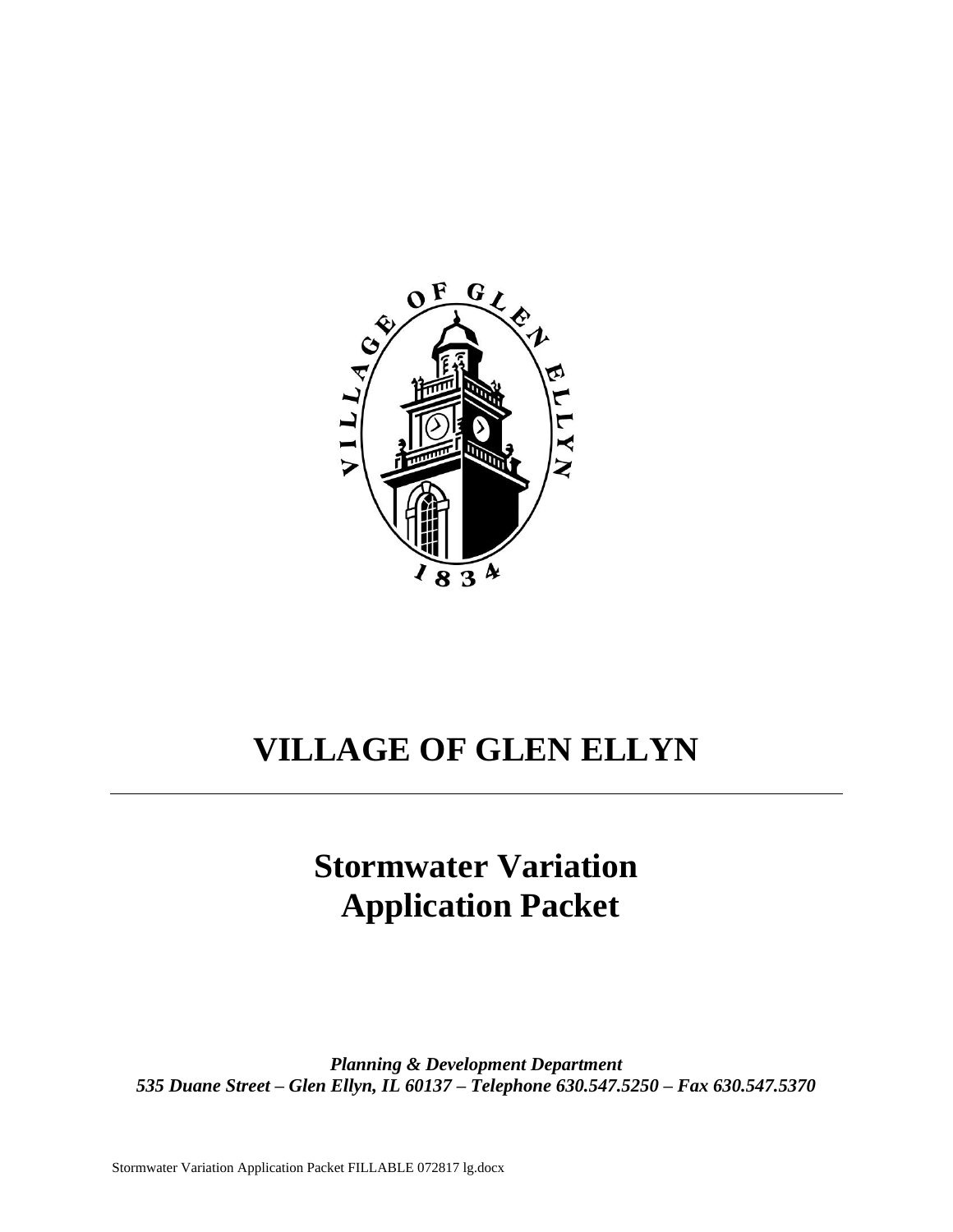### **Stormwater Variation Form E-3 Petition for Variance**

CLEAR PAGE

1. I hereby consent to the filing of this petition for variance from the provisions of the DuPage County Stormwater and Flood Plain Ordinance as indicated below.

Owner/Developer Name

Owner/Developer Signature

(Must be signed by either the owner or the developer of the property. Cross out the title that does not apply, unless the owner and the developer are the same person.)

- 2. Complete Attachment 1.
- 3. List the name and address and the nature and extent of any economic or family interest of any officer or employee of the Village of Glen Ellyn, in the owner, the petitioner, or the subject property or development:

Name and Address of Officer or Employee Involved Nature of Interest

4. List the addresses and legal description of the subject property or development:

5. List the specific feature or features of the proposed development that require a variance: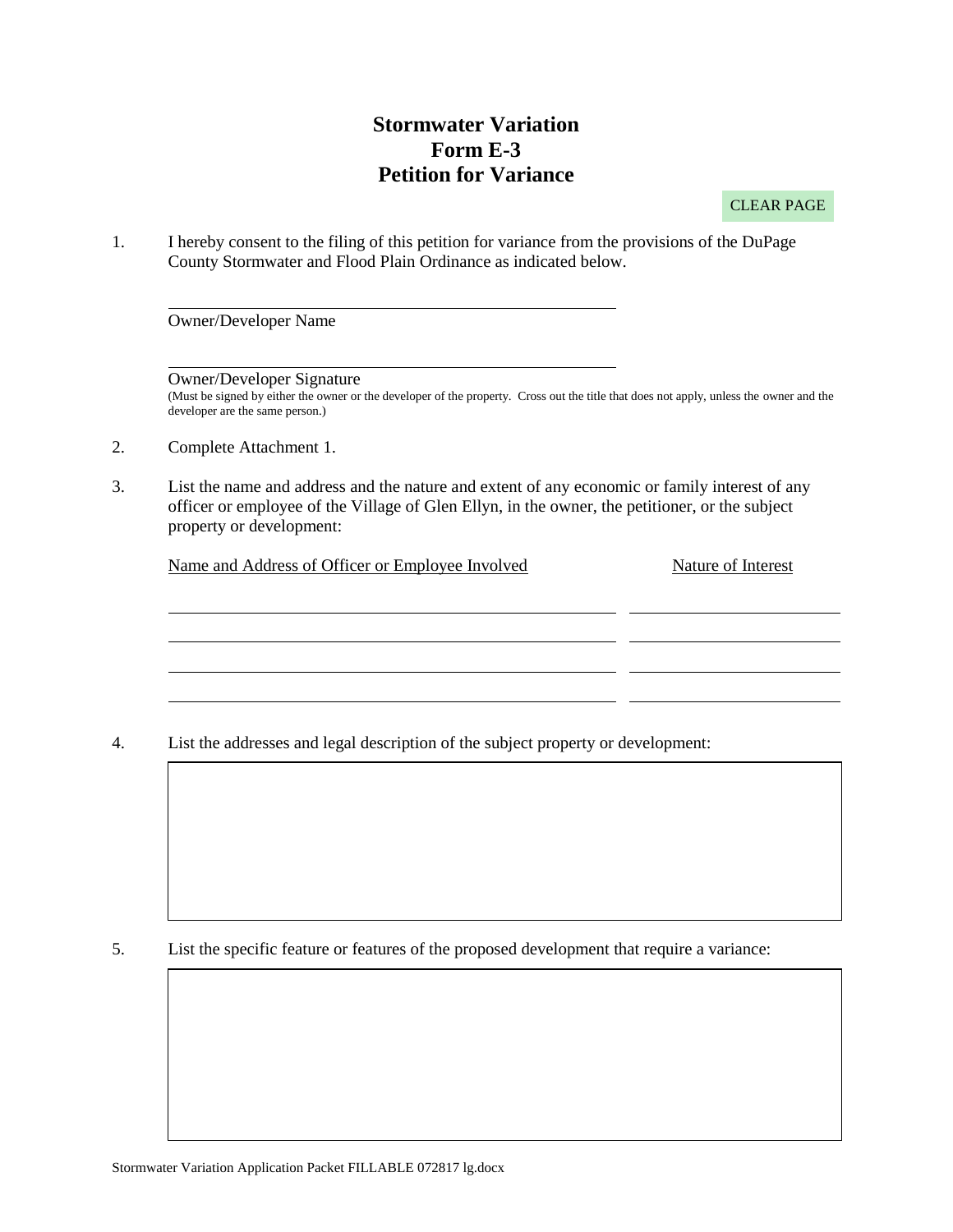6. Site the specific provision of the Ordinance from which a variance is sought and the precise variation there from being sought:

7. Explain the characteristics of the property or development that prevent compliance with the provisions of the Ordinance:

8. List the date on which the stormwater permit application for the proposed development was submitted:

(The stormwater permit application must be complete and must be submitted before a petition for variance can be considered.)

9. Submit three (3) copies of this petition, with all attachments, to the Village of Glen Ellyn.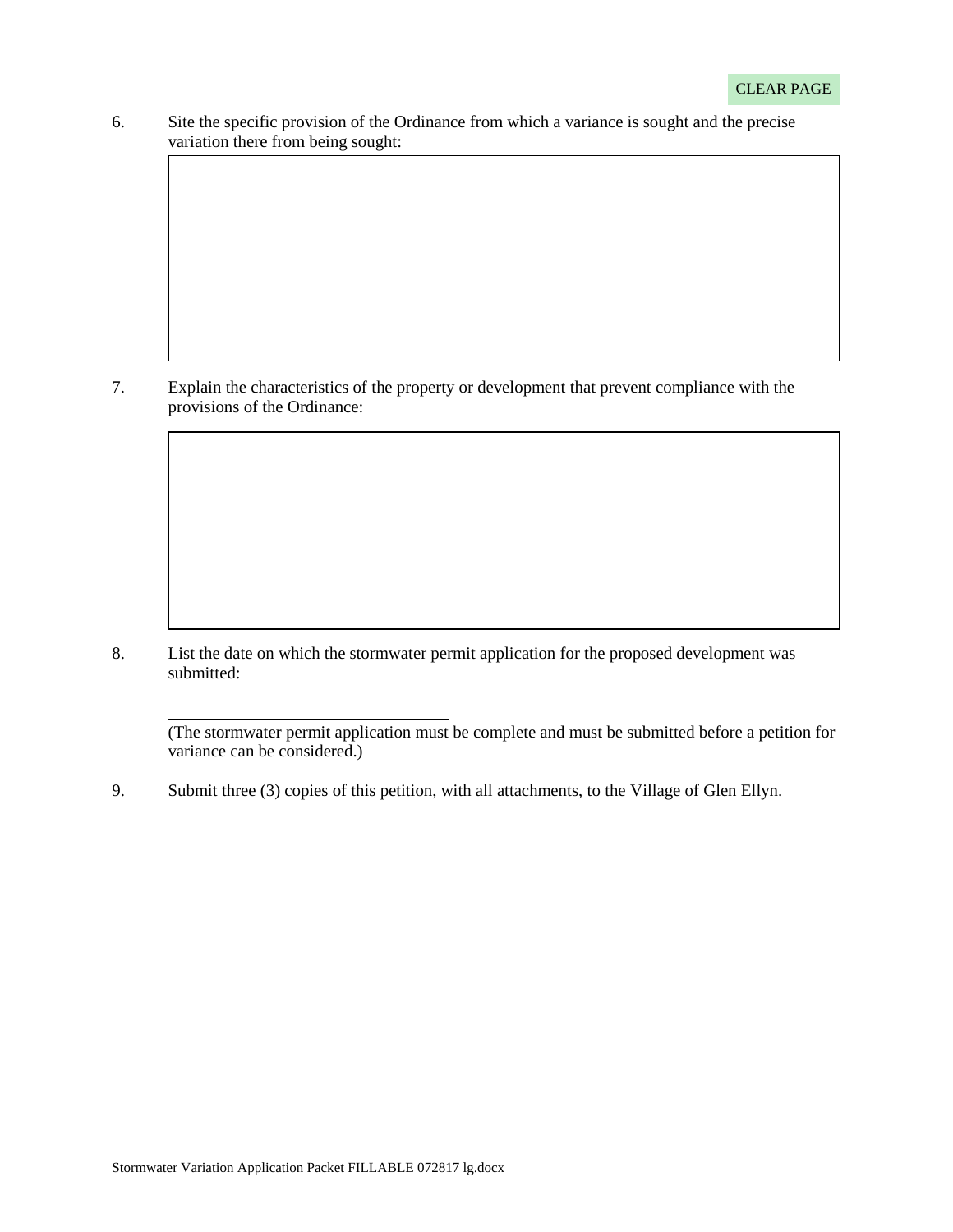## **Attachment 1 List of Consultants**

List the names and addresses of all professional consultants, if any, advising the petitioner with respect to this petition.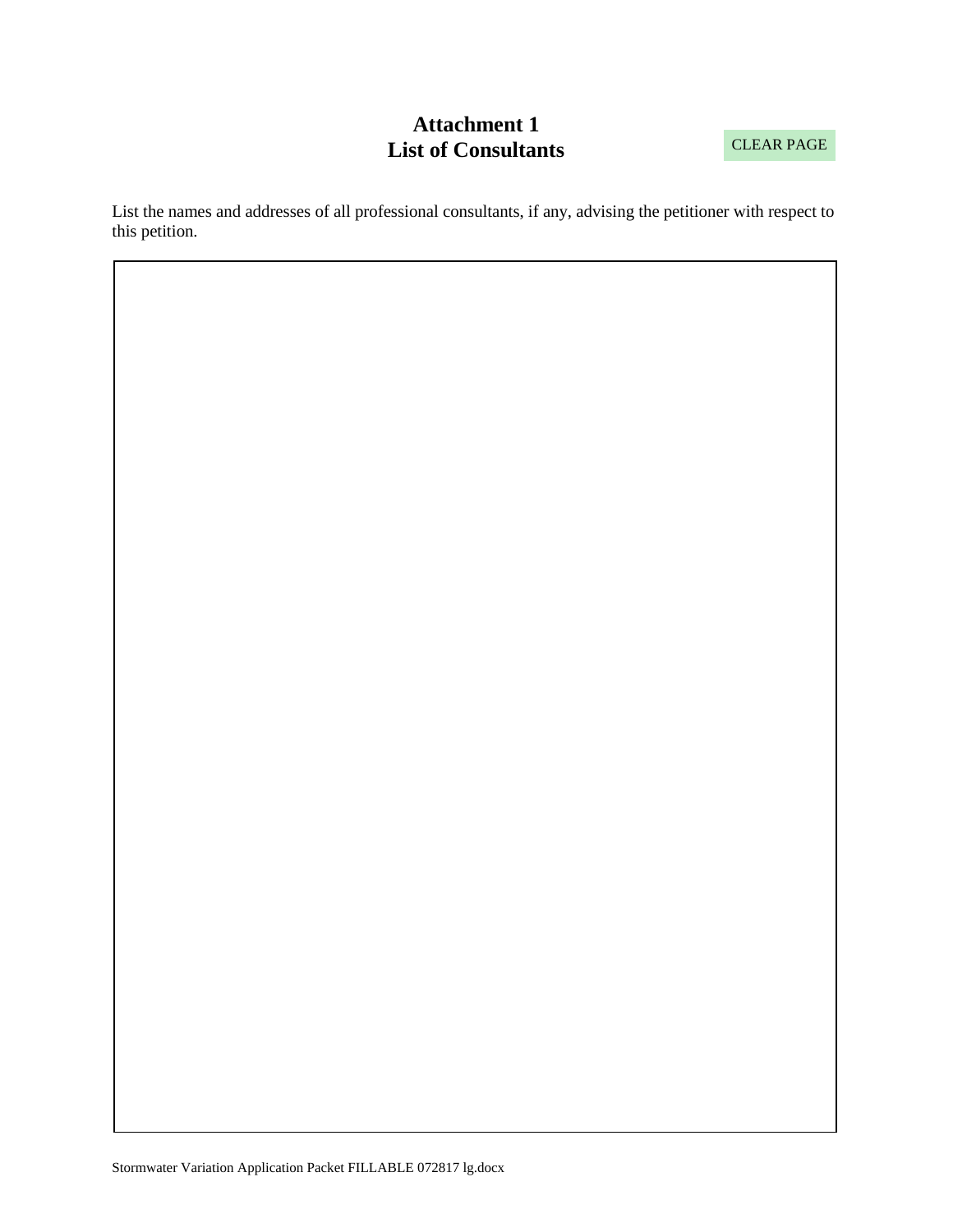### **REIMBURSEMENT OF FEES AGREEMENT**

| <b>CLEAR PAGE</b> |                                     |                                                                                                                                                                                                                                  |  |
|-------------------|-------------------------------------|----------------------------------------------------------------------------------------------------------------------------------------------------------------------------------------------------------------------------------|--|
|                   |                                     | Initial Deposit Amount:                                                                                                                                                                                                          |  |
| I.                |                                     |                                                                                                                                                                                                                                  |  |
| Π.                | <b>OWNER:</b>                       |                                                                                                                                                                                                                                  |  |
|                   | A.                                  | Owner of Property: <u>contained</u> and the contained and the contact of Property:                                                                                                                                               |  |
|                   | <b>B.</b>                           | Owner's Address:                                                                                                                                                                                                                 |  |
|                   | $C$ .                               | Owner's Home Phone Number: Fax: Fax:                                                                                                                                                                                             |  |
|                   | D.                                  | Owner's Work Phone Number:                                                                                                                                                                                                       |  |
|                   | E.                                  | Owner's E-mail:                                                                                                                                                                                                                  |  |
|                   | F.                                  | If Owner is a Land Trust or Corporation, the attached disclosures of interest should be<br>filled out.                                                                                                                           |  |
| III.              | PERSON MAKING REQUEST (Petitioner): |                                                                                                                                                                                                                                  |  |
|                   | A.                                  | Name of Petitioner:                                                                                                                                                                                                              |  |
|                   | <b>B.</b>                           | Petitioner's Address: No. 2014. The Second Second Second Second Second Second Second Second Second Second Second Second Second Second Second Second Second Second Second Second Second Second Second Second Second Second Seco   |  |
|                   | $\mathcal{C}$ .                     | Petitioner's Home Phone Number:<br>The Municipality of the Municipality of the Municipality of the Municipality of the Municipality of the Municipality of the Municipality of the Municipality of the Municipality of the Munic |  |
|                   | D.                                  |                                                                                                                                                                                                                                  |  |
|                   | E.                                  |                                                                                                                                                                                                                                  |  |
| IV.               | <b>LOCATION OF PROPERTY:</b>        |                                                                                                                                                                                                                                  |  |
|                   | A.                                  |                                                                                                                                                                                                                                  |  |
|                   | B.                                  | Acreage of Parcel:                                                                                                                                                                                                               |  |
|                   | C.                                  | Permanent Index Number(s):                                                                                                                                                                                                       |  |

D. Legal Description (Please attach)

#### V. REIMBURSEMENT OF FEES:

The Ordinances of the Village require the owners of property, or individuals seeking to utilize property, to receive approval by ordinance or the issuance of a permit to undertake various uses or improvements of property in the Village. These uses can include requests for textual or map changes in the Zoning Ordinance, applications for building permits, requests for zoning relief and other similar requests. The Village has established a fee schedule for the anticipated use of staff time in processing such petitions or applications. In many cases, however the Village cannot reasonably evaluate the validity or compliance of the petition or application with the Ordinances of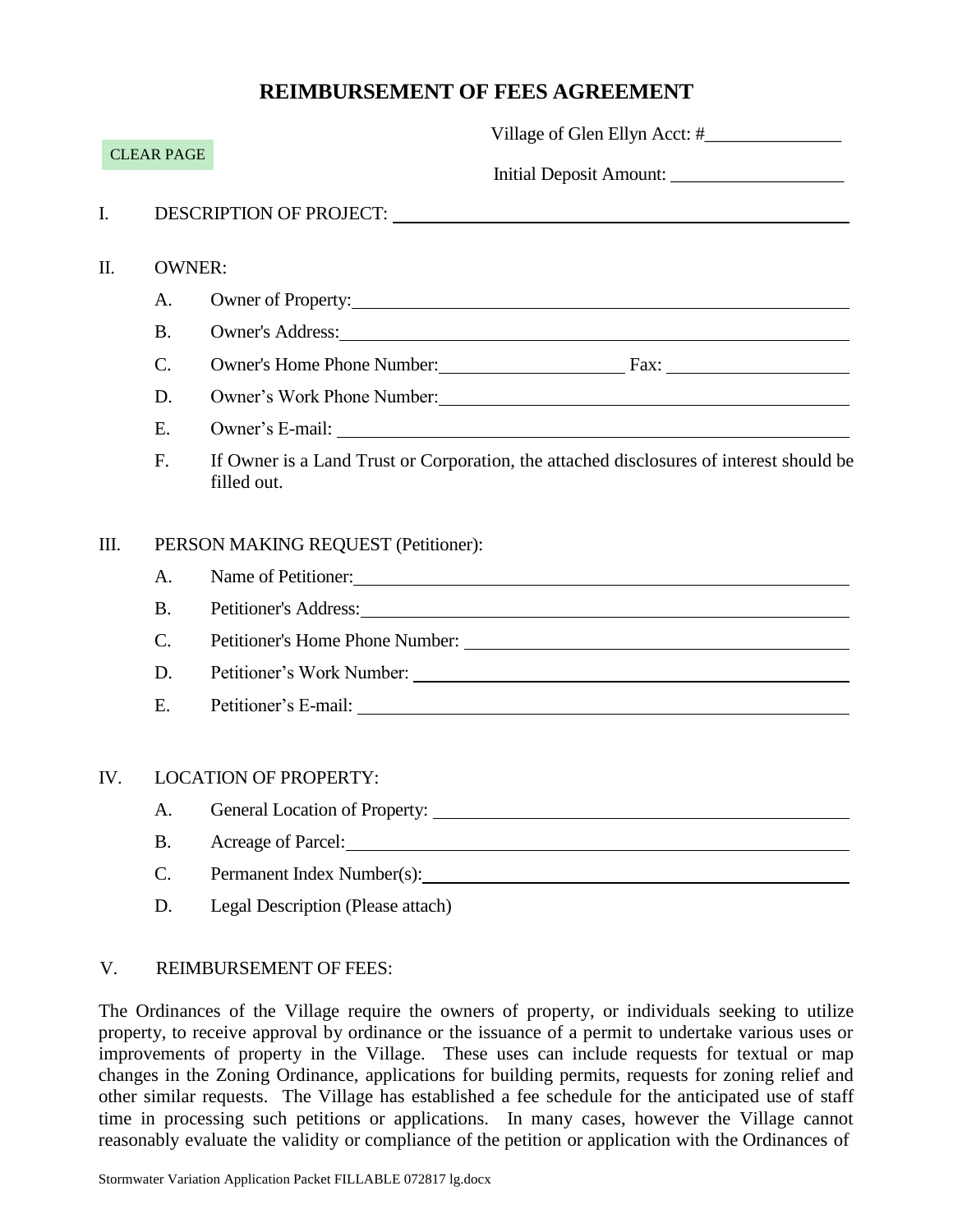the Village without the use of reports from various consultants. In some cases, the application or petition requires among other things, public hearings and associated public notice costs, preparation of minutes or transcripts from the public hearing or meeting, recording costs of Ordinances and the preparation of reports by consultants whose services require the payment of out-of-pocket expenses by the Village. These expenses would not have been incurred but for the petition or application. The Village does not intend to seek to make a profit on its utilization of such consultants, but requires that the applicant, or the person receiving benefit, shall be obligated to reimburse the out-ofpocket expenses incurred by the Village. The Village shall seek to employ consultants who shall charge rates consistent with those paid by private parties who seek similar consulting services. The Village intends, through this Agreement, to cause the payment of out-of-pocket expenses and to require the creation of an escrow fund to guarantee that the petition or application will not result in the citizens of the Village being required to pay for costs incurred at the request of the owner or applicant.

This document shall constitute a contract when an application is made for a license, permit, request for zoning relief or other approval involving the use of real property. Should the Village, in its sole and exclusive discretion, determine that it is necessary or desirable for the Village to obtain professional services, including, but not limited to, attorneys, engineers, planners, architects, surveyors, court reporters, traffic, drainage or other consultants, including full and/or part time site inspection services during the actual construction of any required improvements, and/or to incur costs related to any required notices or recordations, in connection with any application or petition filed by the petitioner then the petitioner and owner shall be jointly and severally liable for the payment of such professional fees and costs, as shall actually be incurred by the Village. The Planning and Development Director is hereby authorized to assign the above described services to the Village staff or to consultants, as the Director deems appropriate and without prior notification to the petitioner.

Any application or petition to be reviewed by the Planning and Development Department or by the Plan Commission shall require the petitioner to establish an escrow account with the Village in an amount determined by the Planning and Development Director to reimburse the Village for all out of pocket costs associated with the request. These out of pocket costs will cover such things as services provided by the Village's consulting engineer, consulting attorney, consulting planner, traffic consultant, wetland consultant, landscape consultant, architectural consultant, appraiser and transcriber, among others, as well as reproduction costs, public hearing notice costs, recording costs, etc. Along with the application the petitioner shall also submit a signed copy of this agreement thereby acknowledging and agreeing to reimburse the Village for all out of pocket costs associated with the application or petition.

This agreement shall be accompanied by an initial deposit in an amount to be determined by the Director of Planning and Development but shall be no less than \$500. The Village will provide an itemized list of Village expenses incurred related to any charge to the escrow account, and the petitioner shall deposit funds to reimburse the Village for those expenses upon notice from the Village that the deposit has dropped below \$300. If the expenses are not reimbursed, then reviews meetings and permits associated with out of pocket costs will cease, and the request will not be moved forward through the review process. At the completion of the review process, and development of the project, if appropriate, any remaining balance from the deposit will be returned to the petitioner, without interest, after all expenses have been paid.

The Village shall deduct the incurred expenditures and costs from the funds deposited. If the remaining deposit balance falls below \$300.00, the petitioner, upon notice by the Village, shall be